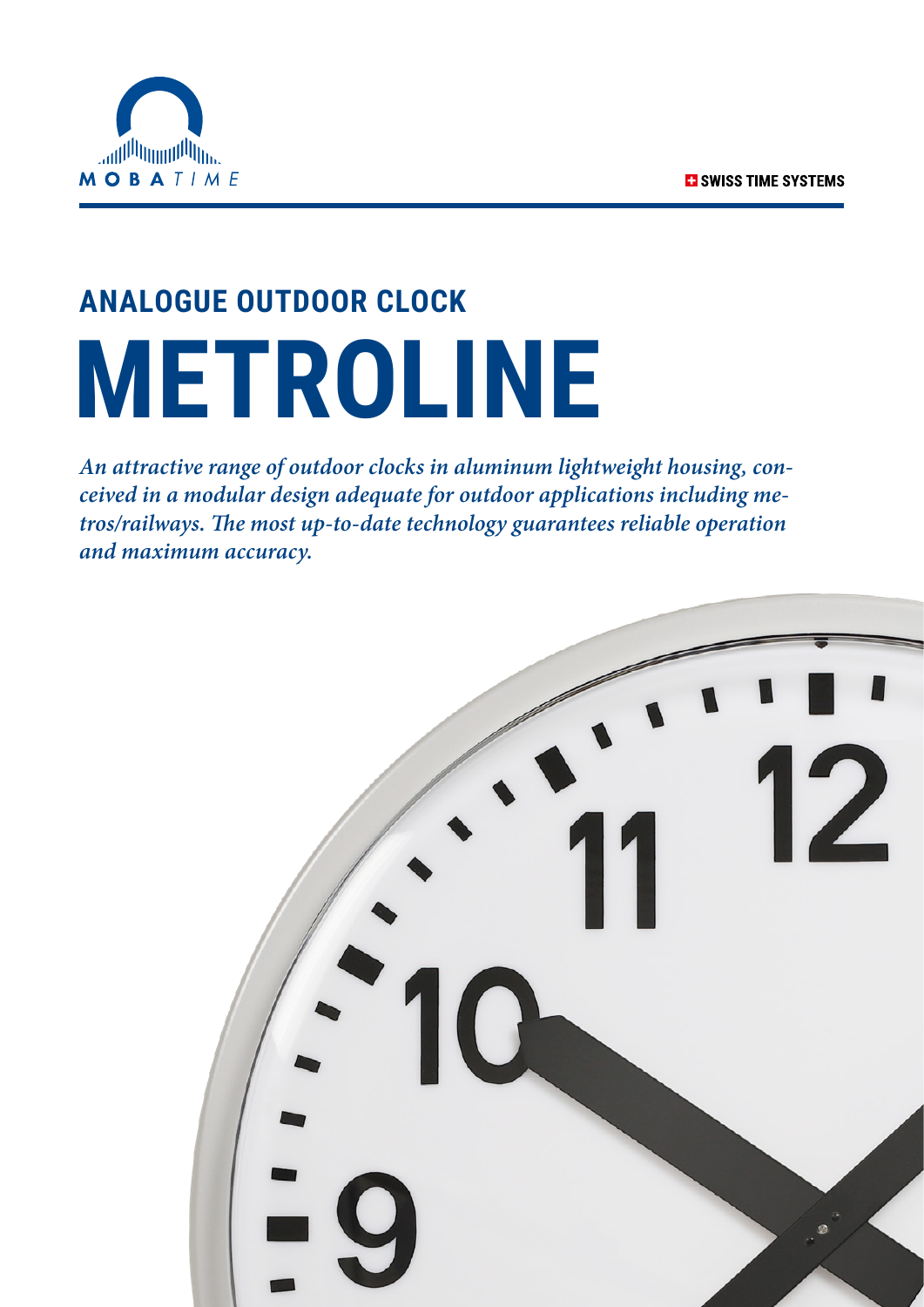### **6 STEPS TO YOUR METROLINE**

*To make sure your Metroline meets all your requirements, you can assemble the components individually. Naturally, our experts will be happy to help.*



| <b>CODE</b> | <b>ILLUMINATION</b> |  |  |
|-------------|---------------------|--|--|
| ML0         | none                |  |  |
| MI 2        | I FD                |  |  |



### **2. a 12. 12. 12. 12. 12. 12. 12. 12. 12. 12. 12. 12. 12. 12. 12. 12. 12. 12. 12. 12. 12. 12. 12. 12. 12. 12. 12. 12. 12. 12. 12. 12. 12. 12. 12. 12** *clock need to be?*  **SIZE**

The Metroline is available in three dial diameters. The reading distance varies depending on the dial, lighting, viewing angle, etc. These are the options:

| Ø               | <b>READING</b><br><b>DISTANCE</b> |
|-----------------|-----------------------------------|
| $50 \text{ cm}$ | 55-60m                            |
| 60 cm           | 65-70m                            |
| 80 cm           | 85-90m                            |
|                 |                                   |





#### **3.** *What shape would you like?*  **SHAPE**

The Metroline is available in single-sided and double-sided versions:

|    | CODE SHAPE          |  |  |
|----|---------------------|--|--|
| R1 | round, single-sided |  |  |
| R2 | round, double-sided |  |  |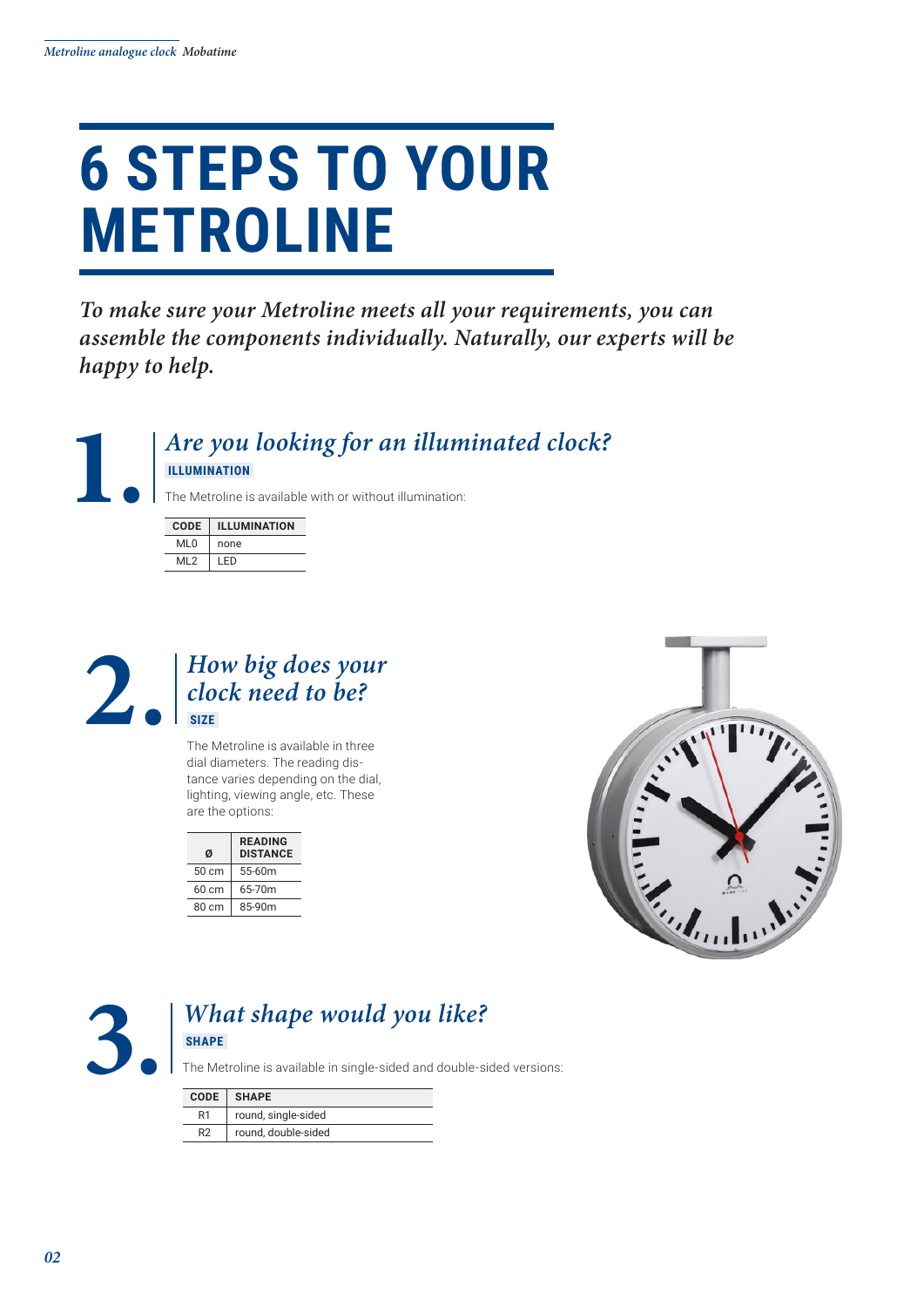**TIME CODE** 

### **4. The Metroline analog clock offers a variety of<br>
<b>4.** TIME CODE<br> **1.** TIME CODE *time code variants. Pick yours:*

| Code            | Time code                         | Ø         | Power supply                                             |       | Hands Movement                                    | Max. power<br>consumption                                                                                                                        | Accuracy<br>(synchronized)           | Loss of signal                             |  |
|-----------------|-----------------------------------|-----------|----------------------------------------------------------|-------|---------------------------------------------------|--------------------------------------------------------------------------------------------------------------------------------------------------|--------------------------------------|--------------------------------------------|--|
|                 | <b>MOBALINE SELF-SETTING: MXX</b> |           |                                                          |       |                                                   |                                                                                                                                                  |                                      |                                            |  |
| M12             | MOBALine                          | $50 - 80$ | MOBALine                                                 | h/m/s | MLU 190t S 230                                    | < 10mA @ 230VAC (<3W)                                                                                                                            | <+/-100ms                            | 12:00 position after 24 hours              |  |
| M16             | <b>MOBALine</b>                   | $50 - 80$ | MOBALine                                                 | h/m   | <b>SAM 100t</b>                                   | < 20mA @ >17VAC (0.34W)                                                                                                                          | $< +/- 100$ ms                       | MOBALine:<br>12:00 position after 24 hours |  |
| M18             | <b>MOBALine</b>                   | $50 - 80$ | MOBALine                                                 | h/m/s | <b>SEM 100t</b><br>< 30 m A @ > 17 V A C (0.51 W) |                                                                                                                                                  | <+/-100ms                            | DCF active:<br>12:00 position after 7 days |  |
|                 |                                   |           | NTP (LAN) SELF-SETTING (WITH UNICAST AND MULTICAST): NXX |       |                                                   |                                                                                                                                                  |                                      |                                            |  |
| N11             | <b>NTP</b>                        | $50 - 80$ | PoE                                                      | h/m   | NBU 190t PoE                                      | PoEclass 2: <1.6W <sup>3</sup> / <3.2W <sup>4</sup> <+/- 50ms                                                                                    |                                      | 12:00 position after 24 hours              |  |
| N <sub>13</sub> | <b>NTP</b>                        | $50 - 80$ | PoE                                                      | h/m/s | NBU 190t S PoE                                    |                                                                                                                                                  |                                      |                                            |  |
| N01             | <b>NTP</b>                        | $50 - 80$ | 230V (24VDC)                                             | h/m   | NBU 190t 24 + PS24                                | < 60mA @ 24VDC (<1.44W)                                                                                                                          | <+/- 50ms                            | 12:00 position after 24 hours              |  |
| <b>N03</b>      | <b>NTP</b>                        | $50 - 80$ | 230V (24VDC)                                             | h/m/s | NBU 190t S 24 + PS24                              |                                                                                                                                                  |                                      |                                            |  |
|                 | <b>POLARIZED IMPULSES: IXX</b>    |           |                                                          |       |                                                   |                                                                                                                                                  |                                      |                                            |  |
| 102             | Min. impulse 50-80                |           | 12-60V impulse                                           | h/m   | <b>NU 90t</b>                                     | $-6mA$ @ 24VDC (0.14W)                                                                                                                           | $\sim$                               | Standstill                                 |  |
| 106             | Min. impulse                      | $50 - 80$ | 12-60V impulse                                           | h/m/s | NU 90t SYN                                        | 6mA @ 24VDC (0.14W)<br>10mA @ 230VAC (<2W)                                                                                                       |                                      | Standstill                                 |  |
| 121             | Min. impulse 50-80                |           | 12-60V impulse<br>45-265VAC                              | h/m/s | <b>IBU 190t S</b>                                 | 30mA @ 230VAC (<6.9W)                                                                                                                            |                                      | Standstill                                 |  |
|                 | <b>SERIAL: SXX</b>                |           |                                                          |       |                                                   |                                                                                                                                                  |                                      |                                            |  |
| <b>S01</b>      | Serial                            | $50 - 80$ | 230V                                                     | h/m   | SU 190t 230                                       | 50mA @ 24VDC (<1.2W)                                                                                                                             |                                      |                                            |  |
| <b>S03</b>      | Serial                            | $50 - 80$ | 230V                                                     | h/m/s | SU 190t S 230                                     | 12mA @ 230VAC (<3W)                                                                                                                              | <+/-100ms                            | 12:00 position after 24 hours              |  |
|                 | <b>IRIG/AFNOR: TXX</b>            |           |                                                          |       |                                                   |                                                                                                                                                  |                                      |                                            |  |
| <b>T51</b>      | IRIG/AFNOR                        | $50 - 80$ | 230V                                                     | h/m   | ATBU 190t 230                                     |                                                                                                                                                  | <+/-100ms                            |                                            |  |
| T53             | IRIG/AFNOR                        | $50 - 80$ | 230V                                                     | h/m/s | <b>ITBU 190t S 230</b>                            | 10mA @ 230VAC (<2.3W)                                                                                                                            |                                      | 12:00 position after 24 hours              |  |
|                 |                                   |           | GPS / DCF 77 / MSF / WTD WIRELESS TIME DISTRIBUTION: RXX |       |                                                   |                                                                                                                                                  |                                      |                                            |  |
| <b>R01</b>      | DCF / MSF <sup>2</sup>            | $50 - 80$ | 230V                                                     | h/m   | BU 190t 230                                       | 230VAC (<3W)                                                                                                                                     | <+/-100ms                            |                                            |  |
| <b>R04</b>      | DCF / MSF <sup>2</sup>            | $50 - 80$ | 230V                                                     | h/m/s | BU 190t S 230                                     |                                                                                                                                                  |                                      | 12:00 position after 7 days                |  |
| R <sub>26</sub> | DCF 771                           | $50 - 80$ | Lithium battery                                          | h/m   | <b>FU 192t</b>                                    |                                                                                                                                                  | <+/-100ms                            | 12:00 position after 7 days                |  |
| <b>R29</b>      | DCF 771,5                         | $50 - 80$ | Lithium battery                                          | h/m   | FU 192t + BU 192t + CC -                          |                                                                                                                                                  | <+/-100ms                            | 12:00 position after 7 days                |  |
| R30             | DCF 771                           | $50 - 80$ | Lithium battery                                          | h/m   | BU 192t + AD 192.5                                | $\overline{\phantom{a}}$                                                                                                                         | <+/-100ms                            | 12:00 position after 7 days                |  |
| R31             | DCF 77 <sup>1,5</sup>             | $50 - 80$ | Lithium battery                                          | h/m   | 2x BU 192t + AD 192.5 + CC                        | $\overline{\phantom{a}}$                                                                                                                         | <+/-100ms                            | 12:00 position after 7 days                |  |
| R51             | GPS <sup>6</sup>                  | $50 - 80$ | Lithium battery                                          | h/m   | GU 192t V2                                        |                                                                                                                                                  | <+/- 200ms                           | 12:00 position after 53 days               |  |
| <b>R54</b>      | GPS <sup>56</sup>                 | $50 - 80$ | Lithium battery                                          | h/m   | GU 192t V2 + BU 192t + CC                         | $\overline{\phantom{a}}$                                                                                                                         | <+/- 200ms                           | 12:00 position after 53 days               |  |
| <b>R80</b>      | WTD <sup>1</sup>                  | $40 - 80$ | Lithium battery                                          | h/m   | <b>BU 192t + RU</b>                               |                                                                                                                                                  | <+/-100ms                            | 12:00 position after 7 days                |  |
| <b>R88</b>      | WTD <sup>1</sup>                  | $50 - 80$ | 230V (24VDC)                                             | h/m   | SAM 100t + RM + PS24                              |                                                                                                                                                  |                                      |                                            |  |
| <b>R90</b>      | WTD <sup>1</sup>                  | $50 - 80$ | 230V (24VDC)                                             | h/m/s | SEM 100t + RM + PS24                              | 230VAC (<18W)                                                                                                                                    | <+/- 200ms                           | 12:00 position after 24 hours              |  |
|                 | <b>QUARTZ: QXX</b>                |           |                                                          |       |                                                   |                                                                                                                                                  |                                      |                                            |  |
| Q02             | Quartz                            | $50 - 80$ | Lithium battery                                          | h/m   | QU 192t                                           |                                                                                                                                                  | $\leftarrow +/-$ 4min/y <sup>7</sup> | $\overline{\phantom{a}}$                   |  |
| Q03             | Quartz <sup>5</sup>               | $50 - 80$ | Lithium battery                                          | h/m   | QU 192t + BU192t + CC -                           |                                                                                                                                                  | $\leftarrow$ /- 4min/y <sup>7</sup>  |                                            |  |
|                 |                                   |           | <b>CLOCK CONTROLLER (WITH ILLUMINATION CONTROL): CXX</b> |       |                                                   |                                                                                                                                                  |                                      |                                            |  |
| <b>C01</b>      | <b>MOBALine</b>                   | $50 - 80$ | 230 VAC                                                  | h/m   | SAM 100t + DCC                                    |                                                                                                                                                  | <+/-100ms                            | MOBALine:                                  |  |
| C <sub>03</sub> | <b>MOBALine</b>                   | $50 - 80$ | 230 VAC                                                  | h/m/s | SEM 100t + DCC                                    | 0.55A @ >230VAC (<20W)                                                                                                                           | <+/-100ms                            | 12:00 position after 24 hours              |  |
| C <sub>09</sub> | <b>NTP</b>                        | $50 - 80$ | 230 VAC/PoE                                              | h/m   | <b>SAM 100t + NCC</b>                             | $0.55A$ @ >230VAC (<20W)                                                                                                                         | <+/-100ms                            | DCF active:                                |  |
| C11             | <b>NTP</b>                        | $50 - 80$ | 230 VAC/PoE                                              | h/m/s | <b>SEM 100t + NCC</b>                             | PoE, class 4, <22W                                                                                                                               | <+/-100ms                            | 12:00 position after 7 days                |  |
|                 |                                   |           |                                                          |       |                                                   | $\frac{1}{2}$ internal approximate resolution (only for elgebra without illumination) $\frac{2}{2}$ without approximation external approximation | 3 cingle-cided elected               |                                            |  |

<sup>1</sup> internal antenna and receiver (only for clocks without illumination) <sup>2</sup> without antenna, external antenna required <sup>3</sup> single-sided clock<br><sup>4</sup> cascaded double-sided clock <sup>5</sup> for double-sided clocks, cascading cable in

For special clockwork/time code variants, see document TE-800800 at www.mobatime.com in the Customers section



### **5.** *Choose your dial:*<br>**1.** *Choose your dial:*  **DIAL**





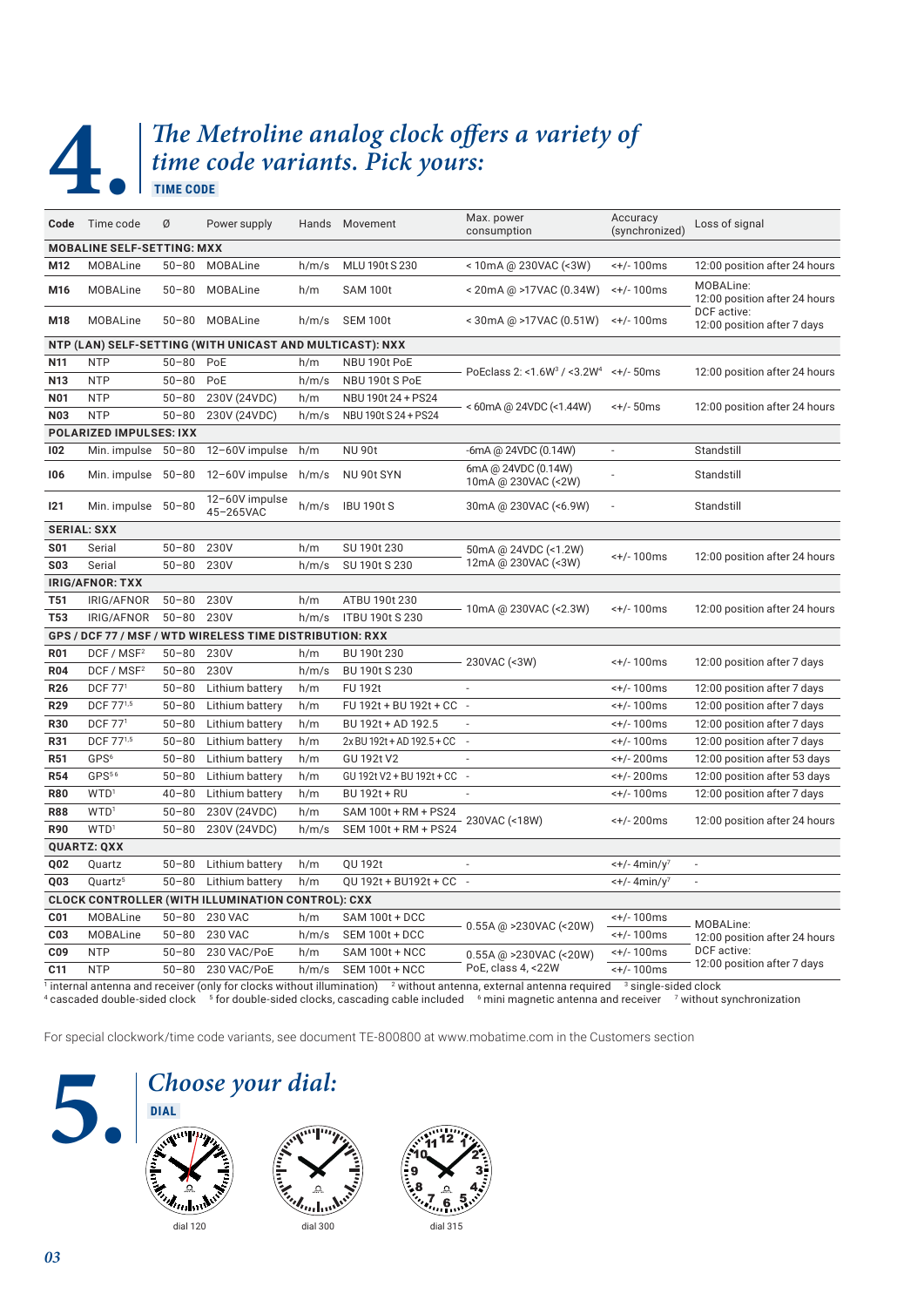

#### *General properties*

The following properties apply to all Metroline clocks:

| Cover glass    | Acrylic glass        |
|----------------|----------------------|
| <b>Housing</b> | Aluminium (RAL 9006) |

#### **YOUR METROLINE IS COMPLETE**

You can now order your Metroline and calculate the corresponding code. Enter the abbreviation for each component of your choice in the bright field and find your Metroline code. It serves as the order code or as the foundation for further steps.

| 1. Illumination   | Code |                 |
|-------------------|------|-----------------|
| 2. Size           | Ø cm |                 |
| 3. Shape          | Code |                 |
| 4. Time code      | Code |                 |
| 5. Dial           | Code |                 |
| <b>Glass type</b> | Code | 1               |
| 6. Installation   | Code |                 |
| Sequence number   | Code | ( ) ( ) ( ) ( ) |

#### *Example order code*



|                              | $\mathbf{2}$ |                     |                   | 5.       |                            | 6.              |                              |
|------------------------------|--------------|---------------------|-------------------|----------|----------------------------|-----------------|------------------------------|
| ML <sub>0</sub>              | 60           | R1                  | M16.              | 315.     |                            | 00              | 0000                         |
| Metroline<br>no illumination | Ø60cm        | round, single-sided | movement SAM 100t | dial 315 | mineral glass <sup>1</sup> | wall suspension | sequence number <sup>2</sup> |

1 standard, cannot be changed

2 The sequence number denotes special versions (e.g. clocks with a special dial). When ordering, please indicate the sequence number with 0000 (standard version); we will adapt this for any special version. Special versions can be reordered at any time stating the sequence number.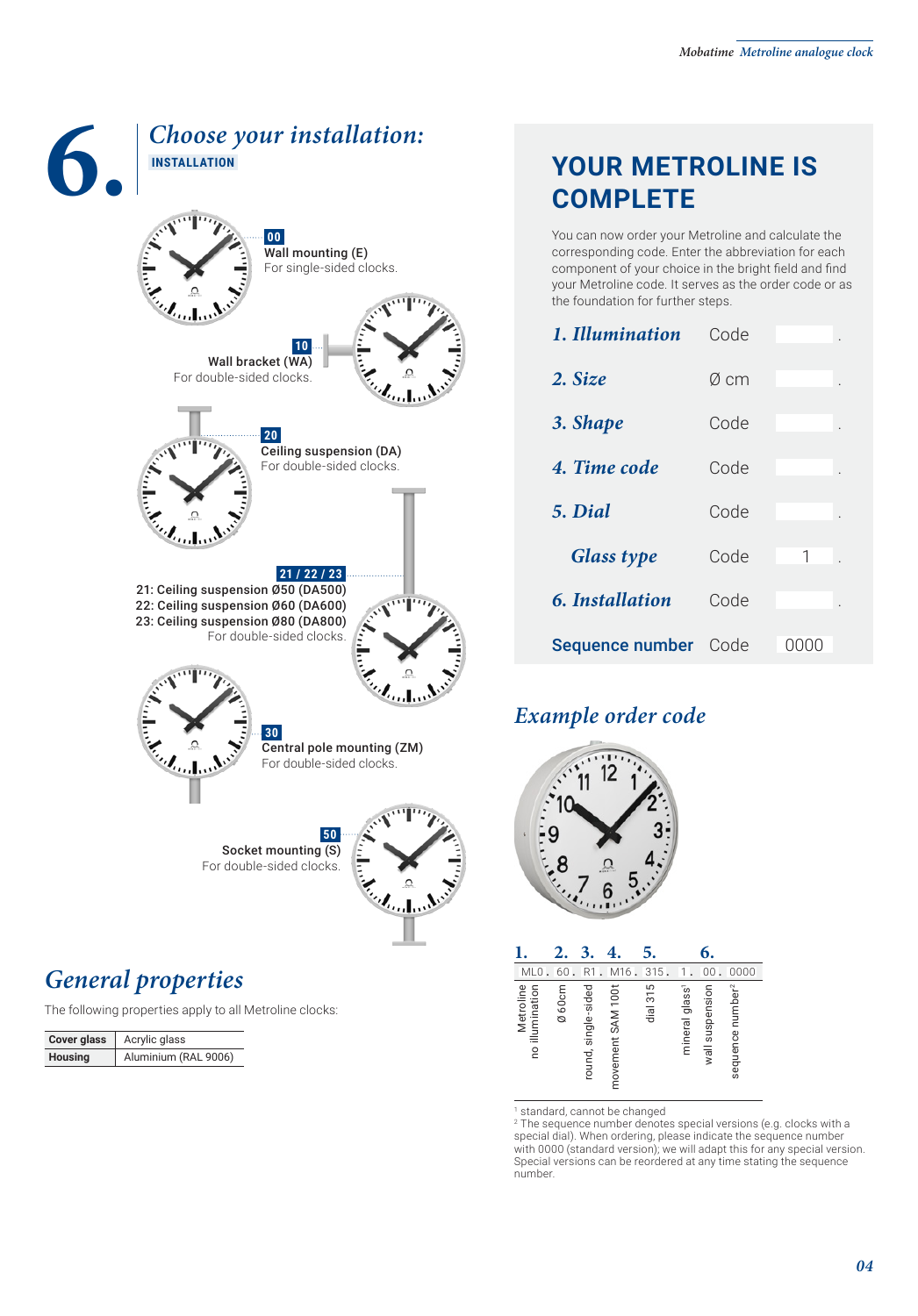# **STANDARDS**

#### Depending on the movement used in your Metroline clock, the following standards apply:

| <b>MOVEMENT(S)</b>                                                           | <b>STANDARDS</b>                                                                                                     |
|------------------------------------------------------------------------------|----------------------------------------------------------------------------------------------------------------------|
| <b>SAM 100t</b><br><b>SEM 100t</b>                                           | 2011/65/EU / 2014/30/EU / 2014/35/EU / 2016/797/EU / EN 50121-4 / EN 60950-1 / EN 61000-6-2 /<br>EN 61000-6-3        |
| NBU 190t PoE<br>NBU 190t S PoE<br><b>NBU 190t 24</b><br><b>NBU 190t S 24</b> | 2011/65/EU / 2014/30/EU / 2014/35/EU / 2016/797/EU / EN 50121-4 / EN 60950-1 / EN 61000-6-2 /<br>EN 61000-6-4        |
| <b>NU 90t</b><br>NU 90t SYN                                                  | 2011/65/EU / 2014/30/EU / EN 61000-6-2 / EN 61000-6-3                                                                |
| <b>IBU 190t S</b>                                                            | 2011/65/EU / 2014/30/EU / 2014/35/EU / 2016/797/EU / EN 50121-4 / EN 60950-1 / EN 61000-6-3                          |
| SU 190t 230<br>SU 190t S 230                                                 | 2011/65/EU / 2014/30/EU / 2014/35/EU / 2016/797/EU / EN 50121-4 / EN 60950-1 / EN 61000-6-1 /<br>EN 61000-6-3        |
| ATBU 190t 230<br><b>ITBU 190t S 230</b>                                      | 2011/65/EU / 2014/30/EU / 2014/35/EU / 2016/797/EU / EN 50121-4 / EN 60950-1 / EN 61000-6-2 /<br>EN 61000-6-3 / IPPS |
| <b>BU 192t</b><br><b>FU 192t</b><br>OU 192t                                  | 2011/65/EU / 2014/30/EU / EN 61000-6-2 / EN 61000-6-3                                                                |
| BU 190t 230<br><b>BU 190t S 230</b>                                          | 2011/65/EU / 2014/30/EU / 2014/35/EU / 2016/797/EU / EN 50121-4 / EN 60950-1 / EN 61000-6-1 /<br>EN 61000-6-3        |
| <b>GU 192t V2</b>                                                            | 2011/65/EU / 2014/30/EU / 2016/797/EU / EN 50121-4 / EN 61000-6-2 / EN 61000-6-3                                     |
| <b>MLU 190t S 230</b>                                                        | 2011/65/EU / 2014/30/EU / 2014/35/EU / EN 50121-4 / EN 60950-1 / EN 61000-6-3                                        |

All Metroline clocks are compliant with CE, RoHS and REACH.